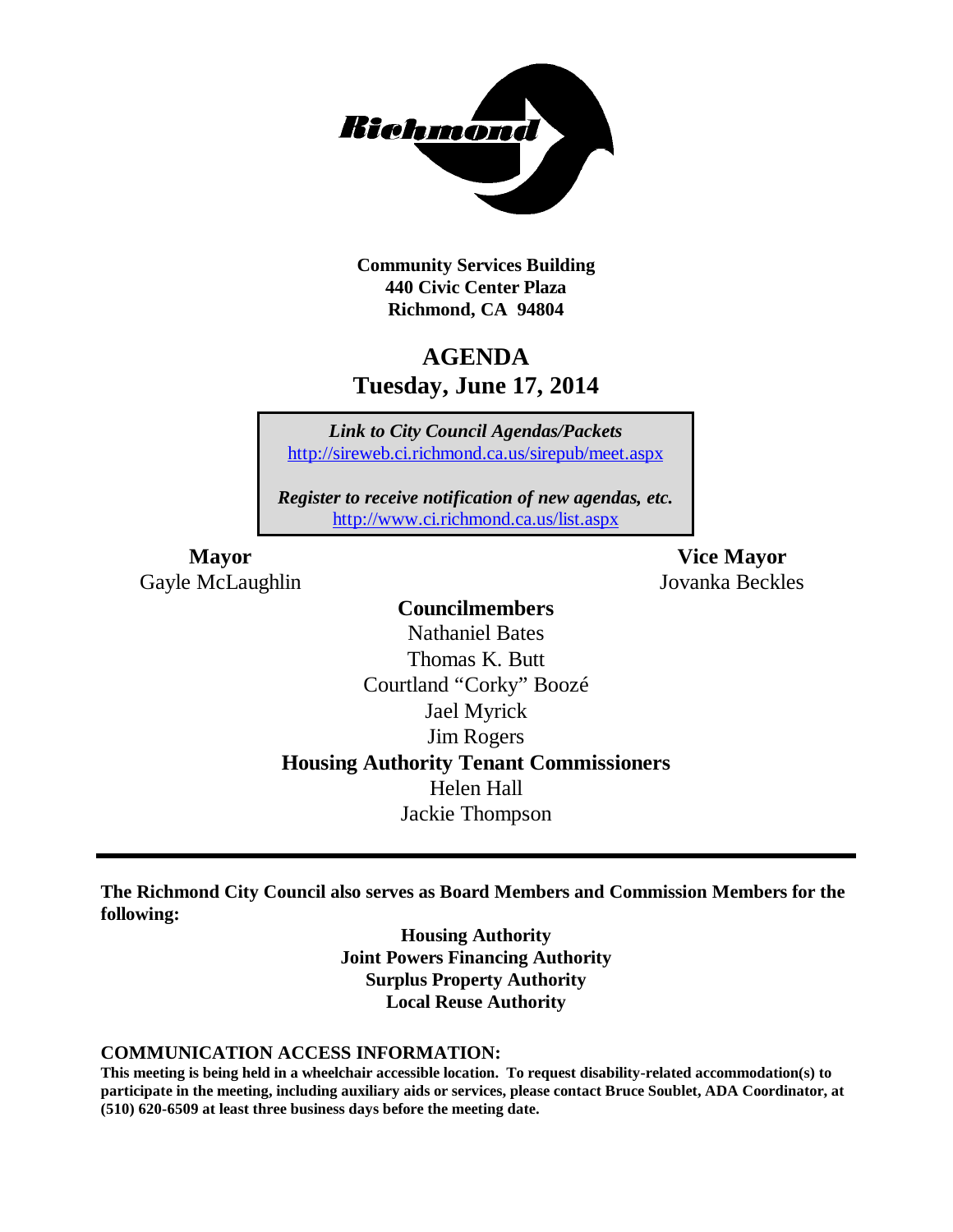# **MEETING PROCEDURES**

The City of Richmond encourages community participation at its City Council meetings and has established procedures that are intended to accommodate public input in a timely and time-sensitive way. As a courtesy to all members of the public who wish to participate in City Council meetings, please observe the following procedures:

**PUBLIC COMMENT ON AGENDA ITEMS:** Anyone who desires to address the City Council on items appearing on the agenda must complete and file a pink speaker's card with the City Clerk **prior** to the City Council's consideration of the item. Once the City Clerk has announced the item and discussion has commenced, no person shall be permitted to speak on the item other than those persons who have submitted their names to the City Clerk. Your name will be called when the item is announced for discussion. **Each speaker will be allowed TWO (2) MINUTES to address the City Council on NON-PUBLIC HEARING items listed on the agenda.**

**OPEN FORUM FOR PUBLIC COMMENT:** Individuals who would like to address the City Council on matters not listed on the agenda or on **Presentations, Proclamations and Commendations, Report from the City Attorney, or Reports of Officers** may do so under Open Forum. All speakers must complete and file a pink speaker's card with the City Clerk **prior** to the commencement of Open Forum. **The amount of time allotted to individual speakers shall be determined based on the number of persons requesting to speak during this item. The time allocation for each speaker will be as follows: 15 or fewer speakers, a maximum of 2 minutes; 16 to 24 speakers, a maximum of 1 and one-half minutes; and 25 or more speakers, a maximum of 1 minute.**

## **SPEAKERS ARE REQUESTED TO OCCUPY THE RESERVED SEATS IN THE FRONT ROW BEHIND THE SPEAKER'S PODIUM AS THEIR NAME IS ANNOUNCED BY THE CITY CLERK.**

**CONSENT CALENDAR:** Consent Calendar items are considered routine and will be enacted, approved or adopted by one motion unless a request for removal for discussion or explanation is received from the audience or the City Council. A member of the audience requesting to remove an item from the Consent Calendar must first complete a speaker's card and discuss the item with a City staff person prior to filing the card with the City Clerk and **prior to the City Council's consideration of Agenda Review.** An item removed from the Consent Calendar may be placed anywhere on the agenda following the City Council's agenda review.

Any law enforcement officer on duty or whose service is commanded by the presiding officer shall be Sergeant-at-Arms of the Council meetings. He/she, or they, shall carry out all orders and instructions given by the presiding officer for the purpose of maintaining order and decorum at the Council meetings (City Council Rules of Procedure and Order Section III F, RMC Section 2.12.030).

**\*\*\*\*\*\*\*\*\*\*\*\*\*\*\*\*\*\*\*\*\*\*\*\*\*\*\*\*\*\*\*\*\*\*\*\*\*\*\*\*\*\*\*\*\*\*\*\*\*\*\*\*\*\*\*\*\*\***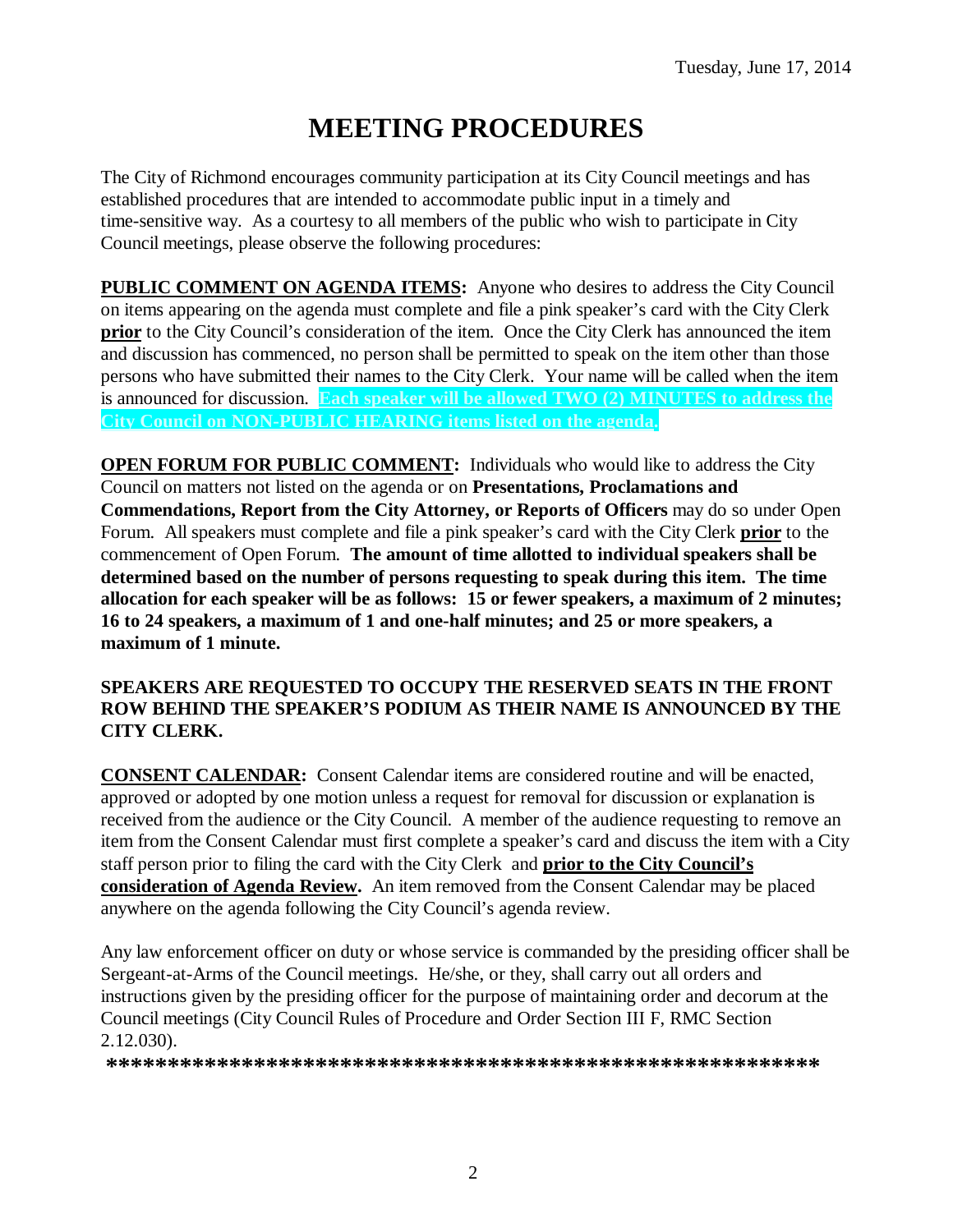## **OPEN SESSION TO HEAR PUBLIC COMMENT ON CLOSED SESSION ITEMS**

5:30 p.m.

- **A. ROLL CALL**
- **B. PUBLIC COMMENT**

## **C. ADJOURN TO CLOSED SESSION**

## **CLOSED SESSION**

Shimada Room of the Community Services Building

### **A. CITY COUNCIL**

**A-1.** LIABILITY CLAIMS - (Government Code Section 54956.9):

Gregory Franklin vs. City of Richmond

Anthony Berhel vs. City of Richmond

Milton Johnson vs. City of Richmond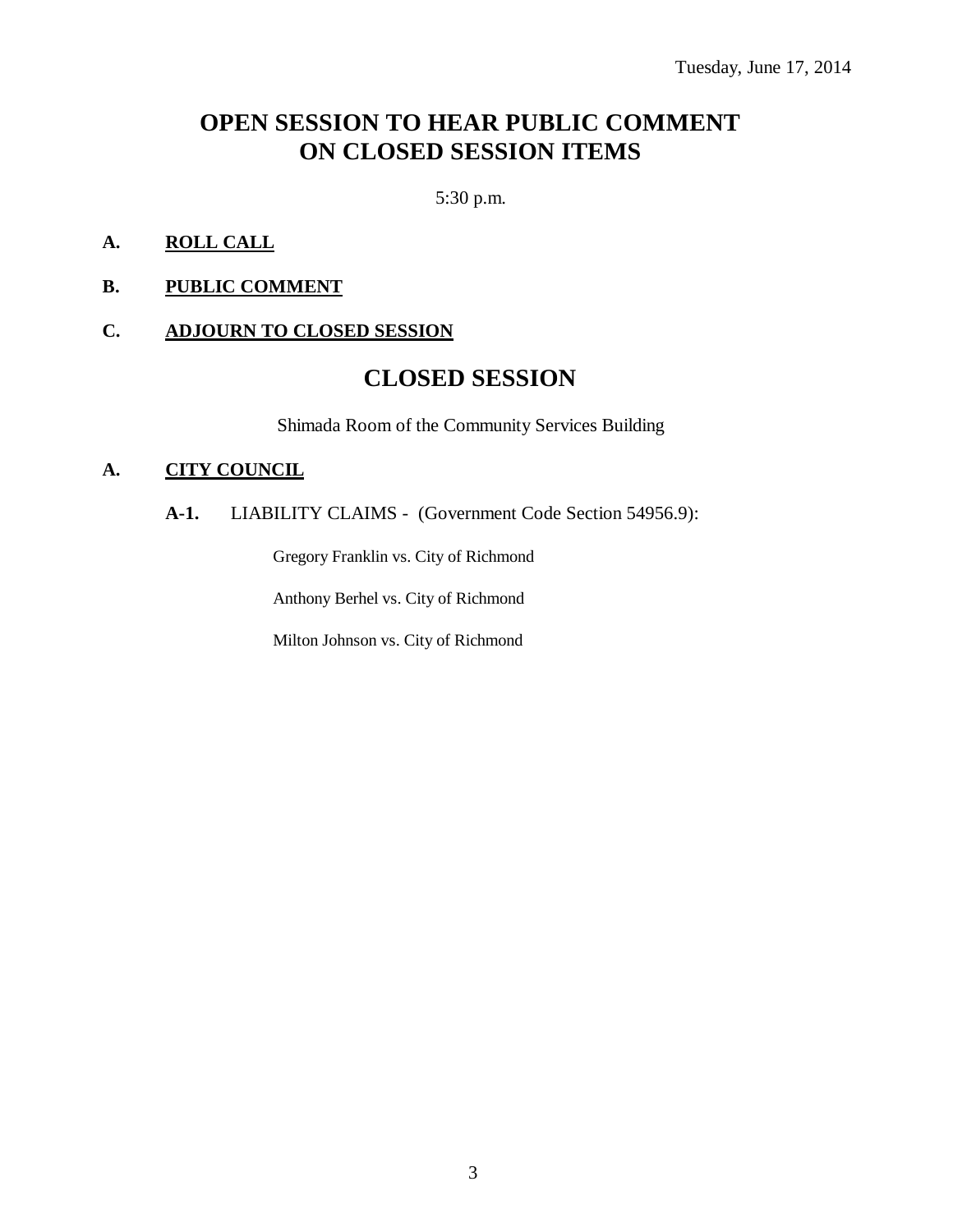## **SPECIAL MEETING OF THE RICHMOND HOUSING AUTHORITY**

6:15 p.m.

- **A. PLEDGE TO THE FLAG**
- **B. ROLL CALL**
- **C. STATEMENT OF CONFLICT OF INTEREST**
- **D. OPEN FORUM FOR PUBLIC COMMENT**
- **E. AGENDA REVIEW**

### **F. HOUSING AUTHORITY CONSENT CALENDAR**

- **F-1.** ADOPT a resolution authorizing the Richmond Housing Authority Executive Director to execute a two-year contract, with three one-year options to extend, with Overland, Pacific & Cutler Inc. (OPC) to provide relocation consulting services in an amount not to exceed \$575,605, in connection with the Authority's Rental Assistance Demonstration Program ("RAD") Projects (Due to the urgent need for these services, this contract was not reviewed by the Finance Committee) - Richmond Housing Authority (Tim Jones 621-1310).
- **F-2.** ADOPT a resolution authorizing the Richmond Housing Authority Executive Director to execute a contract with Autotemp for relocation consulting services for the Hacienda Public Housing development, for a term of one-year and with an option to extend for an additional year, in an amount not to exceed \$382,695 (Due to the urgent need for these services, this contract was not reviewed by the Finance Committee) - Housing Authority (Tim Jones 621-1310).
- **F-3.** ADOPT a resolution approving the Housing Authority's Fiscal Year 2014-2015 Operating Budget in the amount of \$27,080,599 proposed revenues, with total proposed expenditures of \$26,594,499 - Housing Authority (Tim Jones 621- 1310).
- **F-4.** ADOPT a resolution authorizing the Housing Authority to revise the Section 8 and Public Housing Program Utility Allowances to reflect the new rates for Fiscal Year 2014-2015 - Housing Authority (Tim Jones 621-1310).
- **F-5.** APPROVE the minutes of the May 20, 2014, Richmond Housing Authority Meeting - City Clerk's Office (Diane Holmes 620-6513).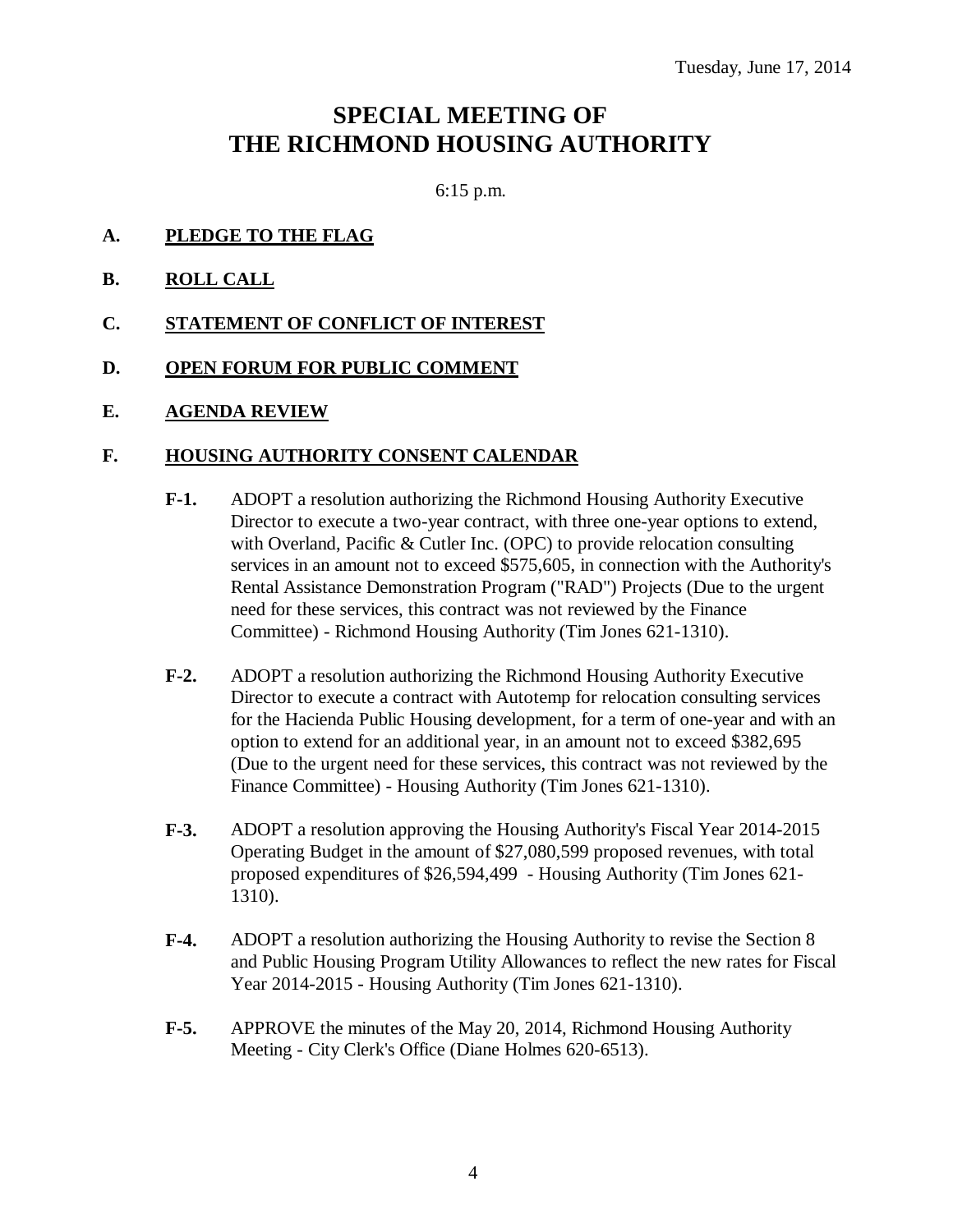**F-6.** RECEIVE reports of Commissioners, City Council liaison, staff written reports on the status of Housing Authority business matters, and resident concerns, and reports from housing tenants - Housing Authority (Tim Jones 621-1310).

## **G. ADJOURNMENT**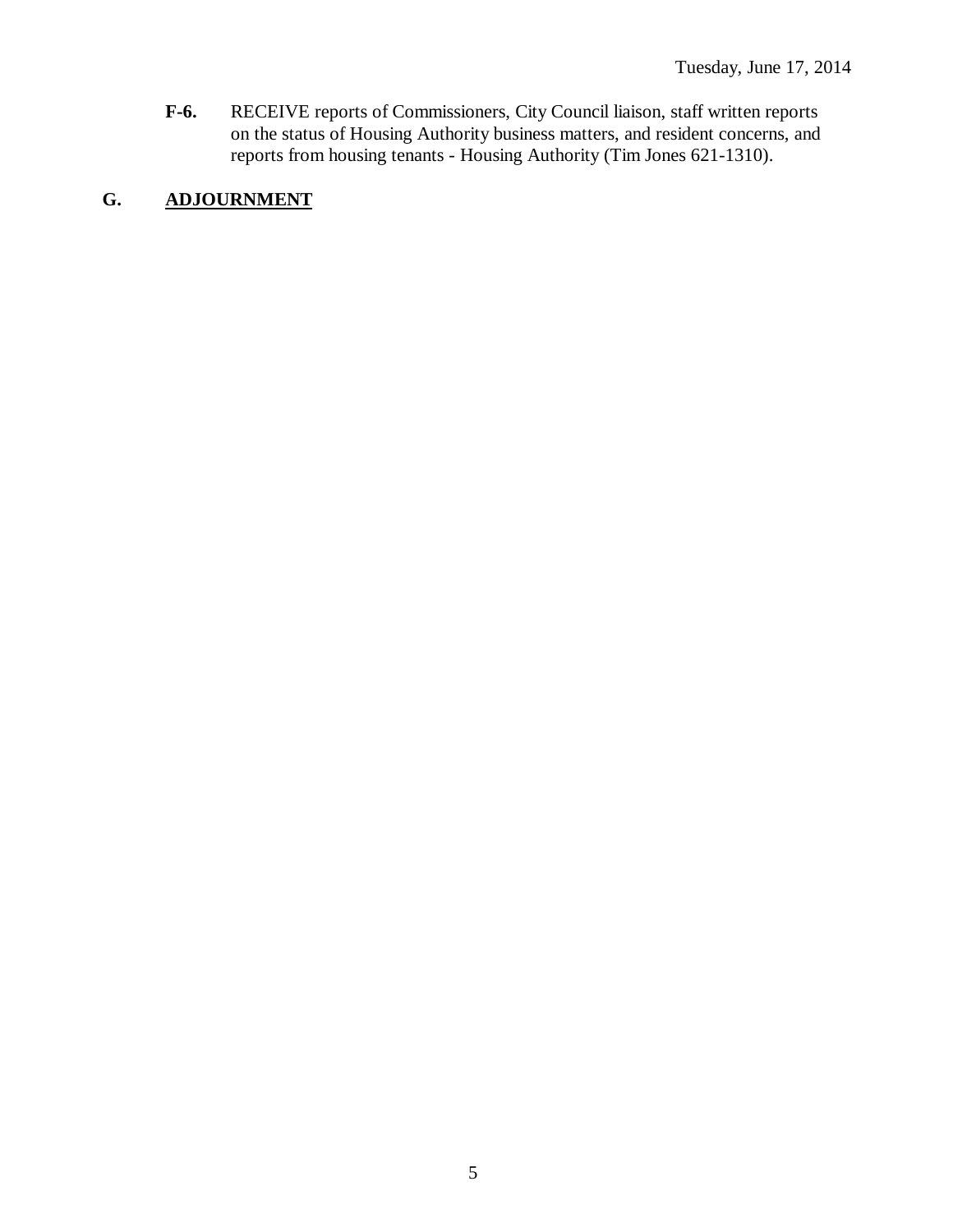## **SPECIAL JOINT MEETING OF THE RICHMOND CITY COUNCIL AND THE JOINT POWERS FINANCING AUTHORITY**

6:25 p.m.

## **A. ROLL CALL**

## **B. STATEMENT OF CONFLICT OF INTEREST**

## **C. CONSENT CALENDAR**

**C-1.** ADOPT: (1) a resolution of the City of Richmond approving the sale of an option to enter into an interest-rate-swap agreement by the Richmond Joint Powers Financing Authority in connection with the Richmond Joint Powers Financing Authority Lease Revenue Refunding Bonds (Civic Center Project), Series 2009; authorizing the forms of and directing the execution and delivery of an amended confirmation and a second amendment to indenture; and approving the taking of all necessary actions in connection therewith, and (2) a resolution of the Richmond Joint Powers Financing Authority approving the sale of an option to enter into an interest-rate-swap agreement in connection with the Richmond Joint Powers Financing Authority Lease Revenue Refunding Bonds (Civic Center Project), Series 2009; authorizing the forms of and directing the execution and delivery of an amended confirmation and a second amendment to indenture; and approving the taking of all necessary actions in connection therewith - Finance Department (James Goins 620-6740).

## **D. ADJOURNMENT**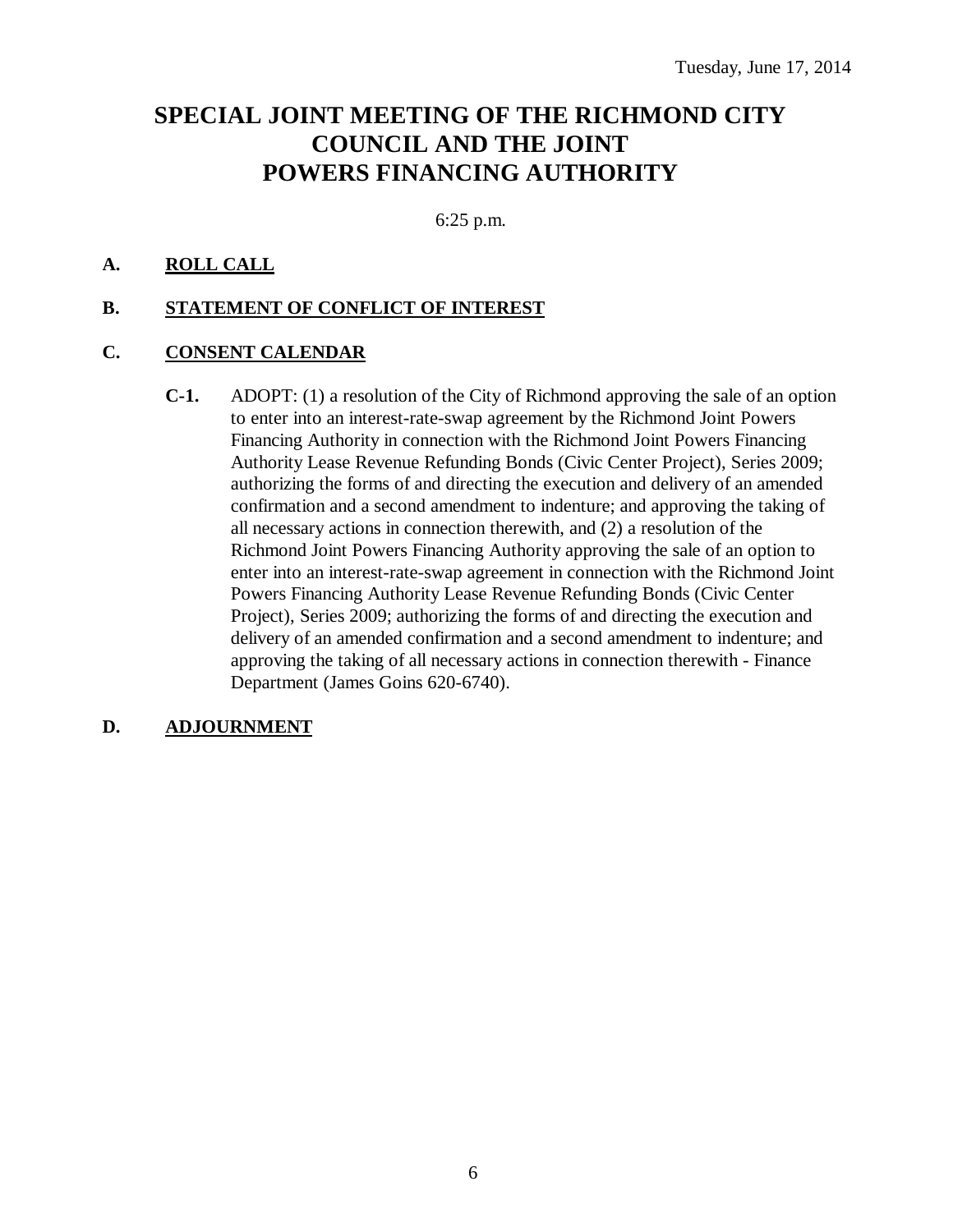## **REGULAR MEETING OF THE RICHMOND CITY COUNCIL**

6:30 p.m.

## **A. ROLL CALL**

## **B. STATEMENT OF CONFLICT OF INTEREST**

## **C. AGENDA REVIEW**

## **D. PRESENTATIONS, PROCLAMATIONS, AND COMMENDATIONS**

**D-1.** PRESENTATION of the Friends of the Richmond Public Library and Richmond Public Library Teen Services S.A.T. Scholarships - Mayor McLaughlin (620- 6503).

## **E. REPORT FROM THE CITY ATTORNEY OF FINAL DECISIONS MADE DURING CLOSED SESSION**

## **F. OPEN FORUM FOR PUBLIC COMMENT**

## **G. CITY COUNCIL CONSENT CALENDAR**

- **G-1.** APPROVE a grant-funded contract amendment with Mack5 for project management services associated with the Elm Playlot Project, increasing the contract amount by \$12,000 to a total contract amount of \$146,250, and extending the term through December 30, 2014 - Public Works Department (Yader A. Bermudez 231-3008).
- **G-2.** APPROVE a contract with Performance Abatement Services, Inc. to provide hazardous material abatement services for development of the Family Justice Center Project at 256 24th Street in an amount not to exceed \$24,240 and for a term from June to December 2014, with funding from the proceeds of a previously approved \$2,000,000 bond - Police Department (Chief Chris Magnus 621-1802).
- **G-3.** APPROVE an amendment to the grant-funded contract with Turner Group Construction for construction and construction related services pertaining to the renovation of Elm Play Lot and community building, increasing the amount by \$32,000 for a total amount not to exceed \$1,422,436 (term of the contract is May 21, 2013, to December 31, 2014) - Public Works Department (Yader A. Bermudez 231-3008).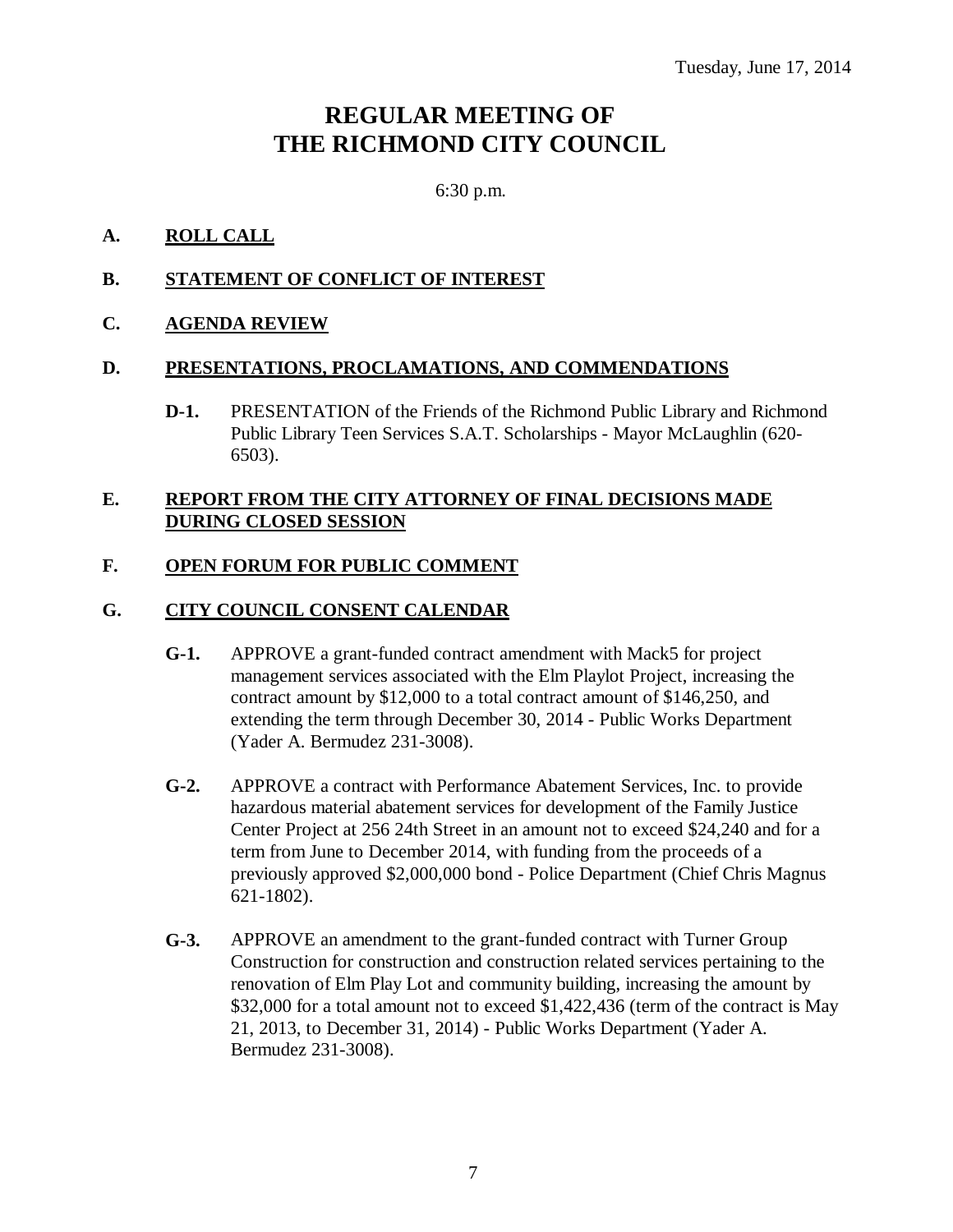- **G-4.** ADOPT three separate resolutions acknowledging and accepting completion of the following grant-funded projects by the Port of Richmond: (1) Shipyard No. 3 Bay Trail Improvements; (2) High-Mast Security Lighting; and (3) Security and First Responders Municipal Fiber Optic Network - Port Department (Jim Matzorkis 215-4600).
- **G-5.** APPROVE a second amendment to the grant-funded construction agreement with MP Nexlevel of California, Inc. in the amount of \$87,100 to provide an additional patch panel with connections and associated field work supporting completion of the First Responders Municipal Fiber Optic Network Project. The contract amount will increase to \$4,030,358.54, which is less than the total grant funding received for the project - Port Department (Jim Matzorkis 215-4600).
- **G-6.** ADOPT a resolution authorizing the application for grant funds from the California Department of Housing and Community Development's (HCD) CalHome Program to provide rehabilitation loans to low income households in an amount not to exceed \$1,000,000, and authorizing the execution of related documents to accept the grant and expend grant funds as approved by HCD - Housing and Community Development (Patrick Lynch 307-8141).
- **G-7.** RECEIVE a monthly report on the Richmond Municipal Sewer District for May 2014 - Engineering Services Department (Chad Davisson 620-5486).
- **G-8.** APPROVE the Richmond Public Library's participation in Pacific Library Partnership and AUTHORIZE payment of annual membership fees in an amount not to exceed \$17,000 per year for a three-year period covering fiscal years 2013- 14, 2014-15, and 2015-16 with the option of two one-year extensions - Library and Cultural Services Department (Katy Curl 620-6554).
- **G-9.** APPROVE a one-year contract extension to participate in the State of California rental vehicle program for the purpose of securing undercover police vehicles with Enterprise Holdings Incorporated in an amount not to exceed \$173,000 from July 1, 2014, to June 30, 2015 (This item was reviewed and recommended for approval by the Finance Committee at its June 6, 2014, meeting) - Police Department (Chief Chris Magnus 621-1802).
- **G-10.** APPROVE an amended contract with CPS HR Consulting to develop and administer employment examinations for Firefighters, increasing the contract amount by \$85,200 for a total amount not to exceed \$164,700, and for a term ending on December 31, 2016 (This item was reviewed and recommended for approval by the Finance Committee at its June 6, 2014, meeting) - Human Resource Management (Lisa Stephenson/Donna Newton 620-6600).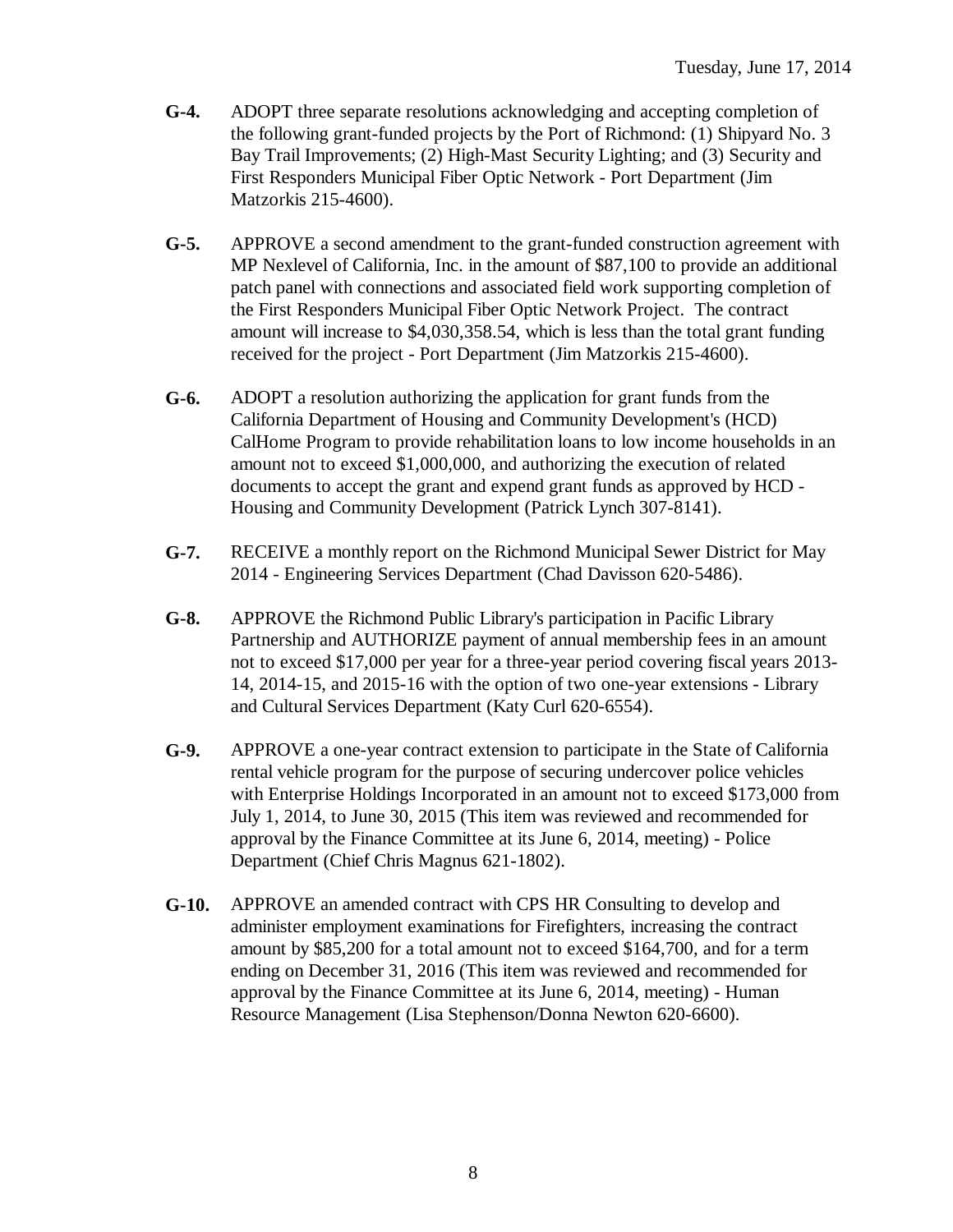- **G-11.** APPROVE a contract amendment with Paramount Elevator for service and repairs of all City owned elevators, increasing the contract amount by \$36,000 for a total of \$131,000, with a term extending through June 30, 2015 (This item was reviewed and recommended for approval by the Finance Committee at its June 6, 2014, meeting) - Public Works Department (Yader A. Bermudez 231-3008).
- **G-12.** APPROVE an amendment to the existing construction agreement with Turner Group Construction in the amount of \$199,600, for a total amended amount not to exceed \$623,815, using federal Neighborhood Stabilization Program III (NSP3) funds, to complete renovations at a 70-year old four-plex located at 411- 423 South 23rd Street for building code compliance (This item was reviewed and recommended for approval by the Finance Committee at its June 6, 2014, meeting) - Housing and Community Development (Patrick Lynch 307-8140).
- **G-13.** APPROVE an amendment to the existing construction agreement with Turner Group Construction in the amount of \$51,318.51, for a total amount not to exceed \$138,113.51, using Neighborhood Stabilization Program revenue funds, to complete renovations at the property located at 127 South 27th Street for building code compliance (This item was reviewed and recommended for approval by the Finance Committee at its June 6, 2014, meeting) - Housing and Community Development (Patrick Lynch 307-8140).
- **G-14.** APPROVE a three-year (Fiscal Years 2014/15 Fiscal Year 2016/17) contract with George Hills Company, Inc. to provide third-party administration of general liability claims received by the City, in an amount not to exceed \$426,720 (This item was reviewed and recommended for approval by the Finance Committee at its June 6, 2014, meeting) - Human Resources Management Department (Lisa Stephenson 620-6600).
- **G-15.** APPROVE a three-year contract with Du-All Safety, LLC to provide safety program compliance services, in an amount not to exceed \$442,675, beginning in Fiscal Year 2014-2015 through Fiscal Year 2016-2017 (This item was reviewed and recommended for approval by the Finance Committee at its June 6, 2014, meeting) - Human Resources Management Department (Lisa Stephenson 620- 6600).
- **G-16.** APPROVE a contract with W.R. Forde Associates for the rehabilitation of the sports field at the Shields-Reid Park located at 1410 Kelsey Street in an amount not to exceed \$1,677,366 (This item was reviewed and recommended for approval by the Finance Committee at its June 6, 2014, meeting) - Public Works Department (Yader A. Bermudez 231-3008).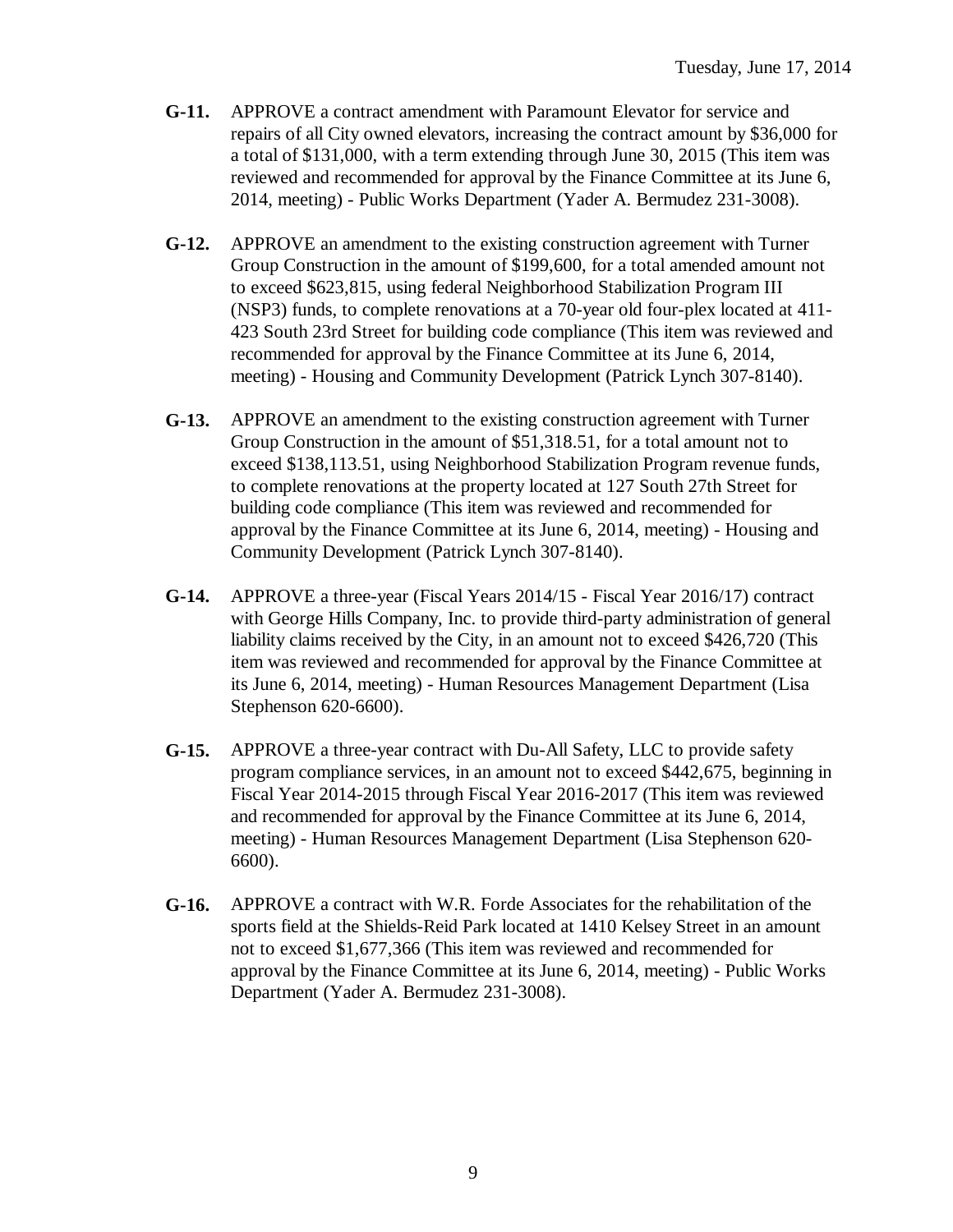- **G-17.** APPROVE a contract with MuniServices to assist the City in capturing its full share of sales tax revenue allocated by the State Board of Equalization, in an amount not to exceed \$600,000, with contract services compensated on a contingency basis based on the amount of new revenue to the City of Richmond generated by these contract services (This item was reviewed and recommended for approval by the Finance Committee at its June 6, 2014, meeting) - Finance Department (James Goins 620-6740).
- **G-18.** APPROVE a contract amendment with Lincoln Aquatics to supply pool chemicals to the Richmond Swim Center and Richmond Municipal Natatorium, on an as-needed basis, increasing the contract amount by \$95,000 for a total contract amount of \$455,000, with a term extending through June 30, 2015 - Public Works Department (Yader A. Bermudez 231-3008).
- **G-19.** APPROVE the minutes of the April 22, 2014, City Council Special Meeting, and the May 6, 2014, City Council Regular Meeting - City Clerk's Office (Diane Holmes 620-6513).
- **G-20.** APPROVE the following appointment and re-appointment: Arts & Culture Commission: Brenda Williams, incumbent, term expiring January 31, 2018; Housing Advisory Commission: Jaycine Scott, new appointment, term expiring November 1, 2015 - Mayor McLaughlin (620-6503).
- **G-21.** ADOPT an ordinance (second reading) to establish a local minimum wage ordinance in the City of Richmond - Mayor McLaughlin (620-6503), Vice Mayor Beckles (620-6568), and Councilmember Myrick (620-6636).
- **G-22.** ADOPT a Resolution Calling and Giving Notice of the holding of a Municipal Election to be held on Tuesday, November 4, 2014, for the election of certain officers as required by the provisions of the Charter of the City of Richmond; requesting the Board of Supervisors of Contra Costa County to consolidate the Municipal Election with the Statewide General Election; adopt regulations for candidates pertaining to the candidates' statements submitted to the voters, cost of the candidates' statements and other fees, word limit for candidate's statement; and action to be taken for a tie vote - City Clerk's Office (Diane Holmes 620- 6514).
- **G-23.** ADOPT a Resolution Calling and Providing for a Special Municipal Election to be held on November 4, 2014, for the purpose of submitting to the voters a measure to adopt a one-half cent Transactions and Use (Sales) Tax, and approving an ordinance authorizing the general tax to be submitted to the voters - Finance Department/City Attorney's Office (James Goins 620-6740/Bruce Reed Goodmiller 620-6509).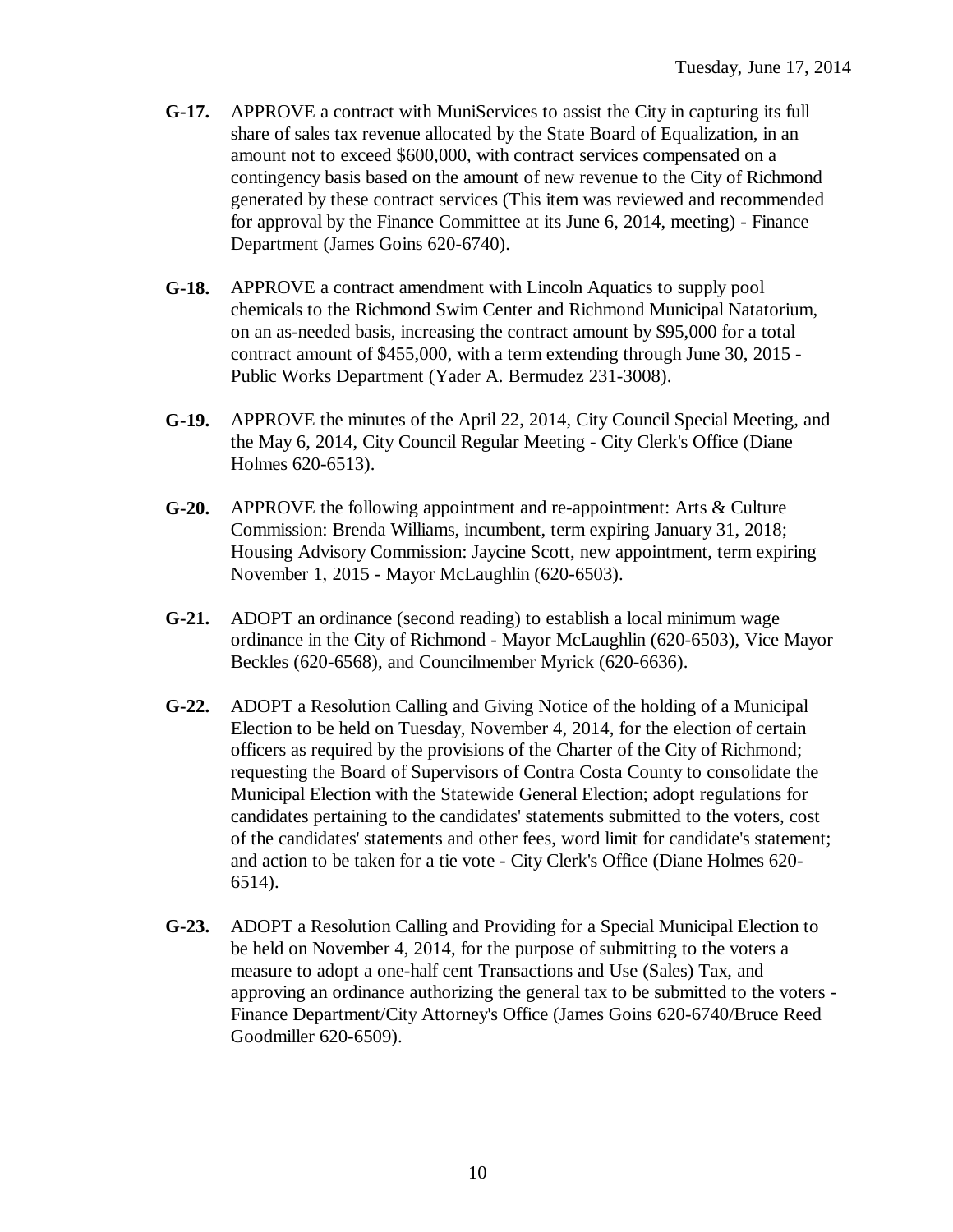## **H. ITEMS CONTINUED FROM PREVIOUS MEETINGS - NOT EARLIER THAN 7:00 P.M.**

## **Continued Public Hearings**

**H-2.** ADOPT a resolution establishing annual assessments for the Hilltop Landscape Maintenance District for the 2014-2015 Fiscal Year, including a proposed 2.45% increase in the assessments based on the annual change in the Consumer Price Index - Public Works Department (Yader A. Bermudez 231-3008). **This item was continued from the June 3, 2014, meeting.**

### **Continued Ordinances**

**H-3.** INTRODUCE an ordinance (first reading) adopting changes to the Industrial Safety Ordinance to increase safety at the Chevron Refinery by increasing the number of inspectors, requiring risks be reduced to ALARP (As Low As Reasonably Practicable) and requiring other safety measures - Councilmembers Rogers (867-5725), Butt (236-7435) and Myrick (620-6636). **This item was continued from the June 3, 2014, meeting.**

### **Continued Council as a Whole**

- **H-4.** DISCUSS and consider directing staff to prepare draft amendments to the Industrial Safety Ordinance to require that any increases in emissions due to increases in potentially more problematic feedstocks in Richmond refineries would need to be mitigated 100% by decreases elsewhere in the refinery operations so that there is no net increase in any dangerous emissions - Councilmember Rogers (867-5725). **This item was continued from the April 22, 2014, May 6, 13, and 20, 2014, and June 3, 2014, meetings.**
- **H-5.** DISCUSS and direct staff to provide a report on which entity of the project design team is responsible to ensure ADA compliance associated with the Richmond Civic Center Project - Councilmember Myrick (620-6636). **This item was continued from the June 3, 2014.**
- **H-6.** CONSIDER AND APPROVE suspending matching funds for candidates at the November 4, 2014, election. All departments have taken a mandatory 17% reduction in their budgets to assist in closing the City's deficit, and Council approval of suspending matching funds for the November 2014 election will assist in closing the current deficit - Councilmember Bates (620-6743). **This item was continued from the June 3, 2014, meeting.**

## **I. RESOLUTIONS - NOT EARLIER THAN 8:30 P.M.**

**I-1.** ADOPT a resolution in support of interpreting and implementing State of California Policy as enacted in "The Solar Rights Act" - Councilmembers Butt (236-7435), Myrick (620-6636), and Rogers (867-5725).